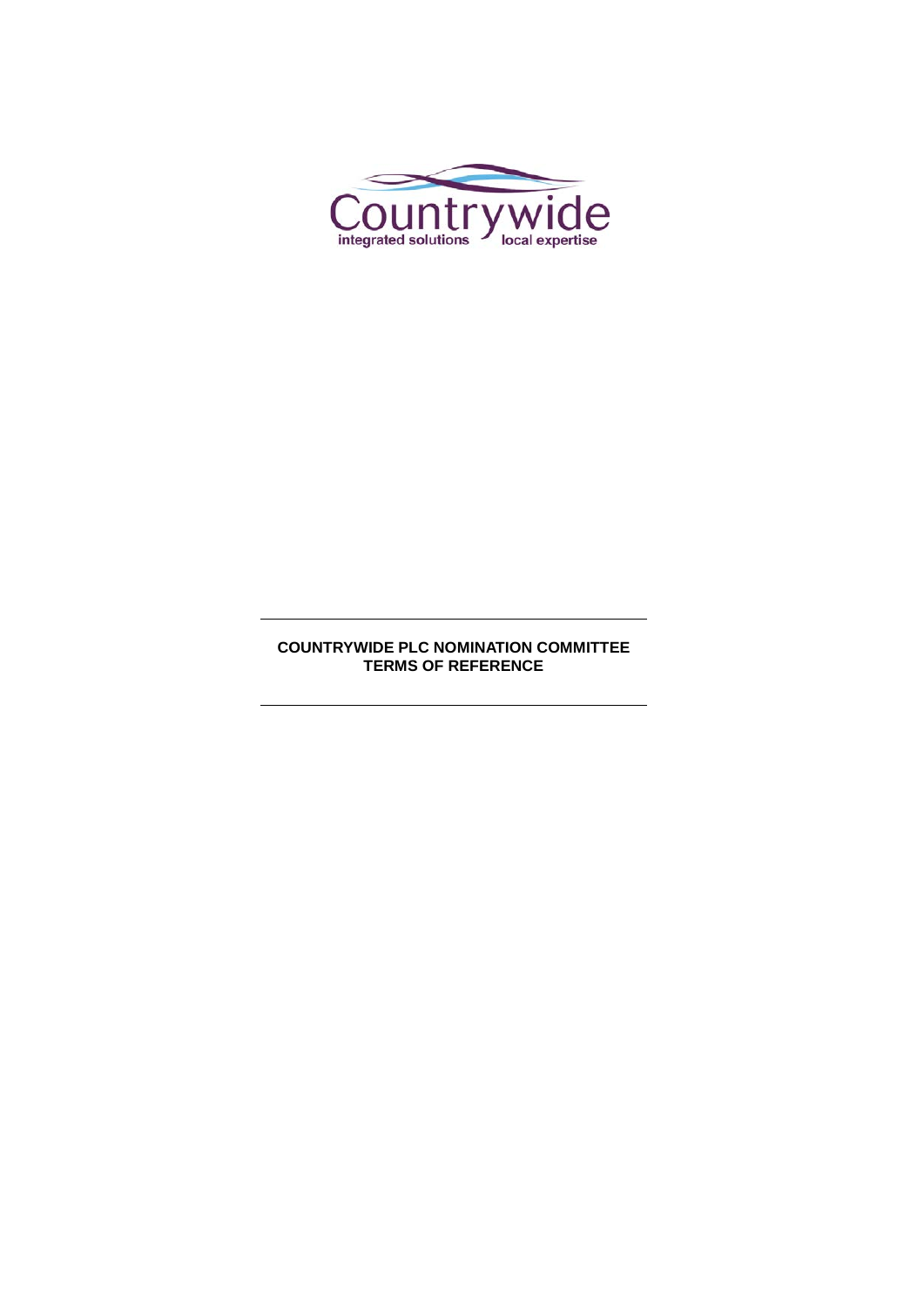

The following are the terms of reference of the Nomination Committee (the "**Nomination Committee**") of Countrywide plc (the "**Company**") and its subsidiaries in the Countrywide Group (the "**Group**").

## **1. Membership**

- 1.1 Members of the Nomination Committee (other than the initial members of the Committee) shall be appointed by the board of directors (the "**Board**") and shall be made up of independent non-executive directors.
- 1.2 The Board shall appoint the chairman of the Nomination Committee (the "**Chairman**") who shall be an independent non-executive director. In the absence of the Chairman, the remaining members present shall elect one of their number to chair the meeting. The chairman of the Board shall not chair the Nomination Committee when it is dealing with the matter of succession to the chairmanship.
- 1.3 Only Nomination Committee members have the right to attend Nomination Committee meetings. However, the Nomination Committee may invite any directors or other executives of the Company, including the Group Managing Director or any external professional advisors to attend all or part of any meetings as and when appropriate. An executive will not attend when their own nomination discussion.
- 1.4 Appointments to the Nomination Committee shall be for a period of up to three years, which may be extended for two further three year periods, provided that the majority of the Nomination Committee members remain independent.
- 1.5 The company secretary is the secretary of the Nomination Committee (the "**Secretary**").

#### **2. Quorum**

- 2.1 The quorum necessary for the transaction of business shall be two members of the Nomination Committee, both of who must be independent non-executive directors.
- 2.2 A duly convened meeting of the Nomination Committee at which a quorum is present shall be competent to exercise any or all of the authorities, powers and discretions vested in or exercisable by the Nomination Committee.

#### **3. Frequency of meetings**

3.1 The Nomination Committee shall meet at least twice in each year and at such other times as otherwise required.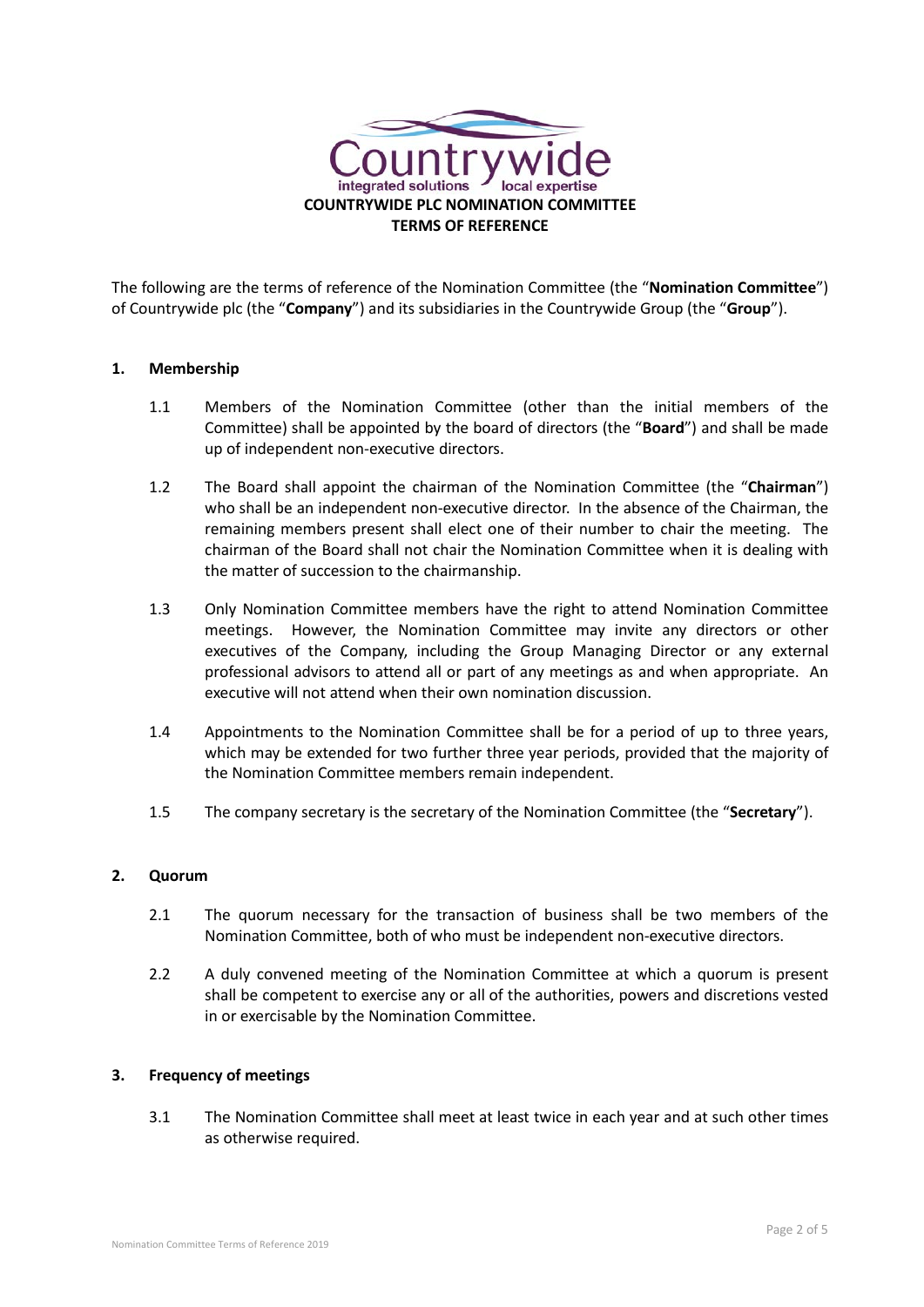### **4. Notice of meetings**

- 4.1 Meetings of the Nomination Committee shall be called by the Secretary at the request of the Chairman.
- 4.2 Unless otherwise agreed, notice of each meeting confirming the venue, date and time, together with an agenda of items to be discussed and supporting papers, shall be forwarded to each member of the Nomination Committee, and to other attendees as appropriate, no later than five working days before the date of the meeting. Supporting papers shall be sent to Nomination Committee members and to other attendees as appropriate, at the same time.

#### **5. Minutes of meetings**

- 5.1 The Secretary shall minute the proceedings and decisions of all Nomination Committee meetings, including the names of those present and in attendance.
- 5.2 The members of the Nomination Committee shall, at the beginning of each meeting, declare the existence of any conflicts of interest arising and the Secretary shall minute them accordingly.
- 5.3 Draft minutes of Nomination Committee meetings shall be circulated promptly to the Chairman and, once agreed, to all members of the Nomination Committee.

#### **6. Annual General Meeting**

6.1 The Chairman shall attend the annual general meeting of the Company prepared to respond to any shareholder questions on the Nomination Committee's activities and responsibilities.

## **7. Authority**

7.1 The Nomination Committee is authorised to obtain, at the Company's expense, outside legal or other professional advice on any matters within its terms of reference.

#### **8. Responsibilities**

- 8.1 The Nomination Committee shall:-
	- (A) regularly review the structure, size and composition (including the skills, knowledge and experience) required of the Board compared to its current position and make recommendations to the board with regard to any changes;
	- (B) give full consideration to succession planning for directors in the course of the work of the Nomination Committee, taking into account the challenges and opportunities facing the Company, and the skills and expertise that will, therefore, be needed on the Board in the future; and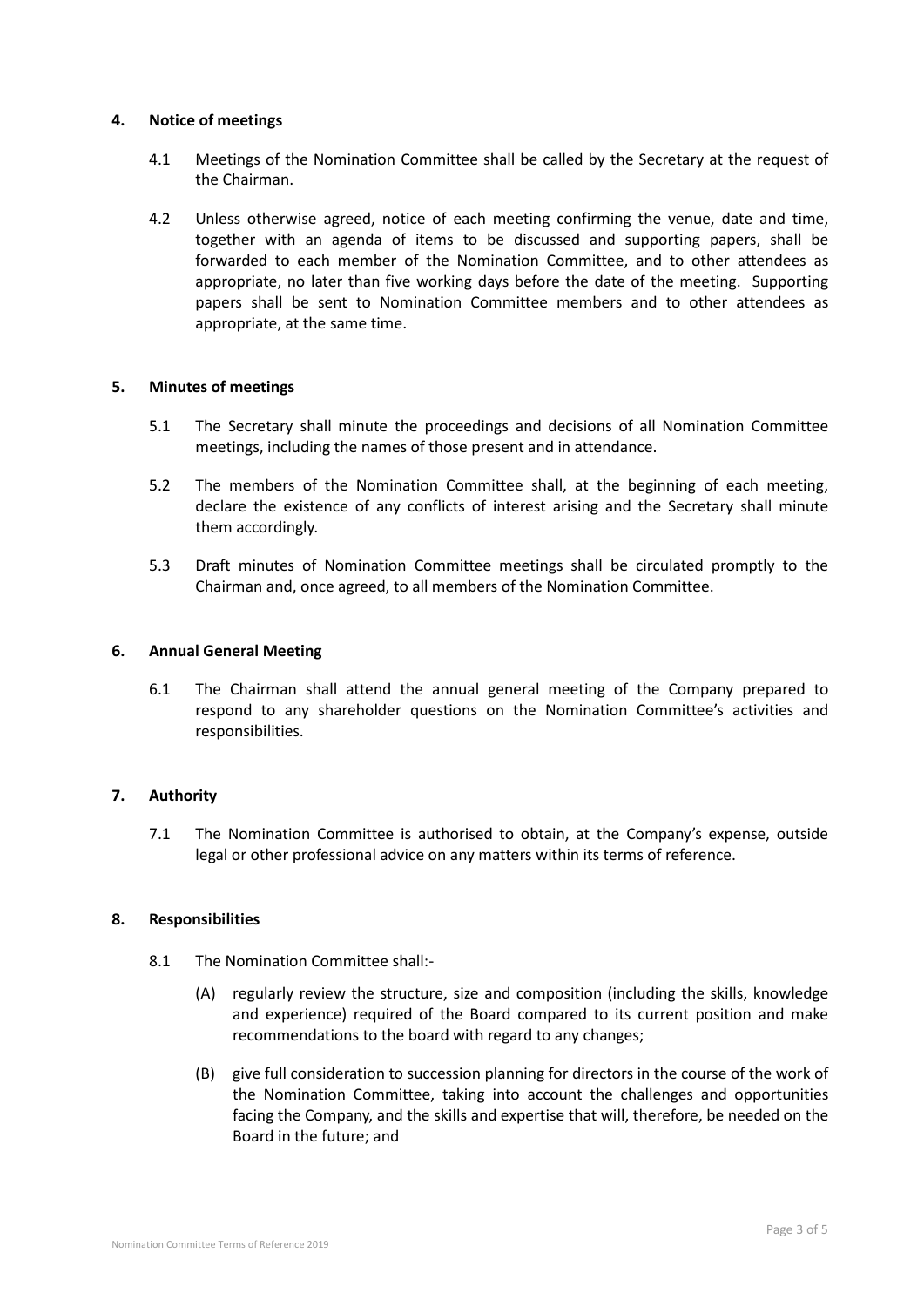- (C) be responsible for identifying and nominating for the approval of the Board, candidates to fill board vacancies as and when they arise.
- 8.2 The Nomination Committee will take into account the provisions of the UK Corporate Governance Code that are applicable to the Company and consider that at least half the Board, excluding the chairman of the Board, should comprise non-executive directors determined by the Board to be "independent" (as that term is defined in the UK Corporate Governance Code).
- 8.3 Before an appointment is made by the Board, the Nomination Committee will evaluate the balance of skills, knowledge and experience on the Board, and, in light of this evaluation prepare a description of the role and capabilities required for a particular appointment (including, for the appointment of a chairman of the Board, an assessment of the time commitment expected, recognising the need for availability in the event of unexpected issues arising).
- 8.4 In identifying suitable candidates, the Nomination Committee shall:-
	- (A) use open advertising or the services of external advisers to facilitate the search;
	- (B) consider candidates from a wide range of backgrounds; and
	- (C) consider candidates on merit and against objective criteria, taking care that appointees have enough time available to devote to that position.
- 8.5 The Nomination Committee shall keep under review the leadership needs of the organisation, both executive and non-executive, with a view to ensuring the continued ability of the organisation to compete effectively in the marketplace.
- 8.6 The Nomination Committee shall be kept up to date and fully informed about strategic issues and commercial changes affecting the Company and the market in which it operates.
- 8.7 The Nomination Committee will review the time required from non-executive directors annually. Performance evaluation should be used to assess individual and collective performance including whether the non-executive directors are spending enough time to fulfil their duties, and whether the non-executive directors receive sufficient and timely information, training and support, including induction support.
- 8.8 The Nomination Committee will ensure that on appointment to the Board, non-executive directors receive a formal letter of appointment setting out clearly what is expected of them in terms of time commitment, committee service and involvement outside Board meetings.
- 8.9 The Nomination Committee shall also make recommendations to the Board concerning:-
	- (A) formulating plans for succession for non-executive directors and in particular for the key role of the chairman of the Board;
	- (B) membership of the Audit Committee and of the Remuneration Committee, in consultation with the chairman of those committees;
	- (C) the re-appointment of any non-executive director at the conclusion of their specified term of office having given due regard to their performance and ability to continue